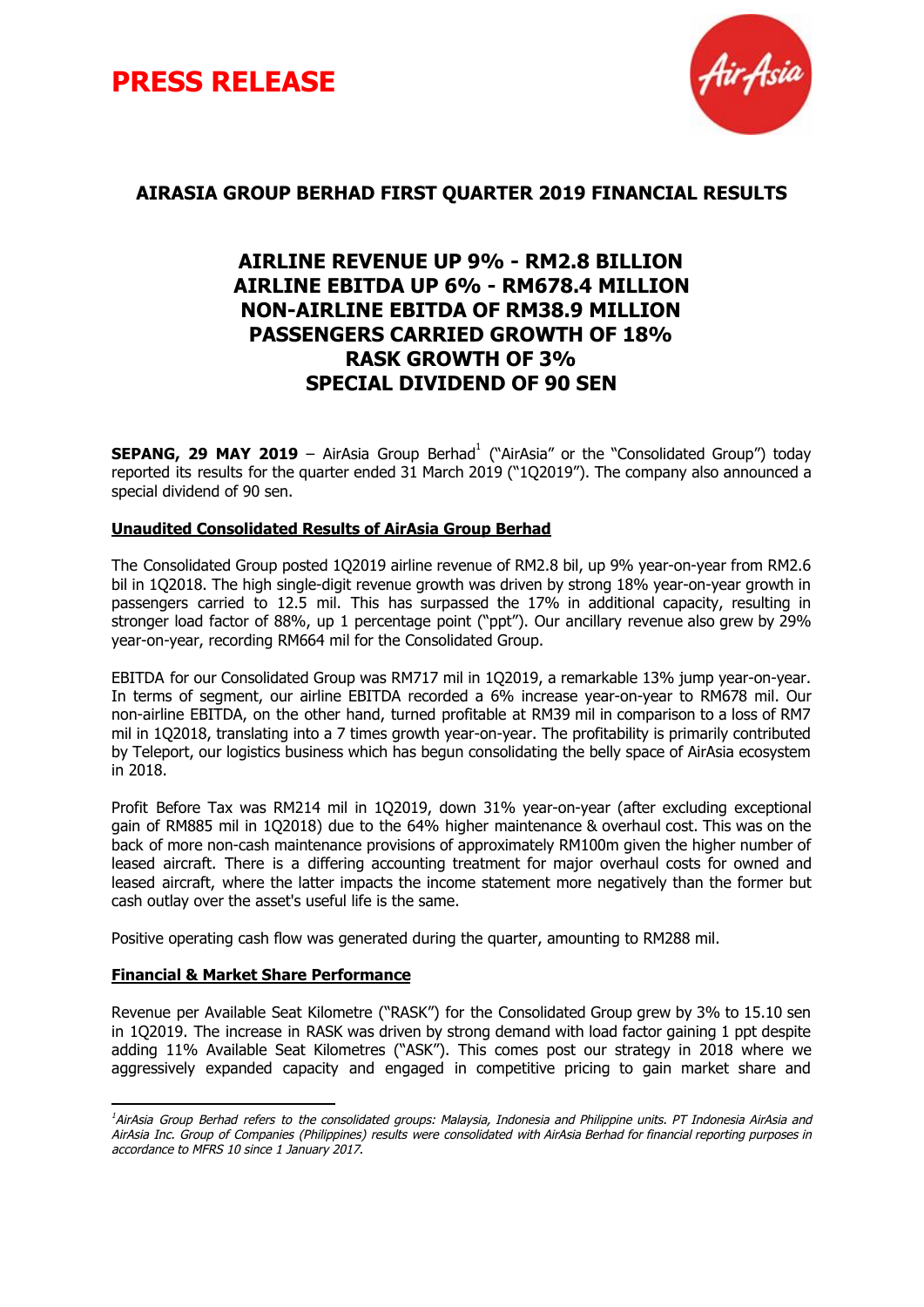



dominance in our operating markets. We successfully grew our domestic market share in Malaysia to 61%, up 4 percentage points ("ppts").

#### **Cost Performance**

For the Consolidated Group, Cost per Available Seat Kilometre ("CASK") including fuel increased to 14.57 sen in 1Q2019, 8% higher than 13.55 sen in 1Q2018. This is primarily attributed to the increase in maintenance and overhaul costs due to higher provision for maintenance of approximately RM100 mil given the higher number of leased aircraft. Average fuel price was flat at USD83 per barrel jet kerosene. CASK ex-fuel increased by 11% year-on-year to 9.14 sen in 1Q2019.

#### **On the financial results for 1Q2019, AirAsia Group Berhad Deputy Group CEO (Airline) Bo Lingam said:**

"We kickstart 2019 with substantial increase in capacity, in line with our strategy to gain market share. There were 18 additional aircraft for our Consolidated Group since 1Q2018, as we strive to meet the strong air travel demand in ASEAN. Most of the seats added were sold, as seen in our astounding growth in passenger traffic of 18% year-on-year coupled with higher load factor of 88%."

"We are pleased to share the breakdown of airline and non-airline businesses at EBITDA level, which we believe will give a greater clarity and transparency on the performance of our business segments, especially our new digital platforms. Under non-airline businesses, we have Teleport (our logistics platform), AirAsia.com (one-stop travel and lifestyle platform) and RedBeat Ventures Group (all our other non-airline digital businesses)."

"With this 1Q2019 results, our ASEAN AOCs remain on track to turn profitable this year. All our ASEAN AOCs reported positive EBITDA for the quarter while demonstrating strong load trend of above 87%. AirAsia Indonesia showed tremendous improvement with it narrowing losses by 54% year-on-year on the back of strong demand, with a 7 ppts improvement in load factor, 10% improvement in RASK and 11% decline in CASK."

# **On the Group's outlook, AirAsia Group Berhad Deputy Group CEO (Digital & Technology) Aireen Omar said:**

"We are positive that our transformation into a travel and financial platform company is gaining momentum this year. We have seen encouraging growth for our platform businesses especially Teleport, which manages the aircraft freight belly space of AirAsia and third-party airlines. Teleport has shown significant potential despite having only been operating for less than a year. This quarter alone, Teleport reported RM101 mil in revenue, which is in line to reach our revenue target of RM400 mil this year. We have recently announced a few tie-ups with different airlines as well as SMEs, and is actively seeking for more. We aim to establish Teleport as a key freight player in the ASEAN region. We plan to launch teleport.social, a social commerce enabler, this year."

"AirAsia.com is being developed as a full-fledged travel and lifestyle platform. We have been selling additional travel-related services such as hotels, tour packages, activities, insurance and duty free items on top of flight tickets, and we are continuously improving the selections to maintain relevance and fulfill the needs of millions of our guests. For 1Q2019, AirAsia.com saw a total gross transaction value (GTV) of RM5.8 bil."

"BigPay, our financial service provider, has had over half a million signed up customers since its inception early last year. For 1Q2019, new card issuance increased by 28% quarter-on-quarter, while gross transaction value (GTV) grew by 48% for the same period. BigPay currently encompasses mobile payments, pre-paid debit Mastercard, cash withdrawals and point of sale transactions for major currencies at very competitive foreign exchange rate. Our long term plan for BigPay is to offer